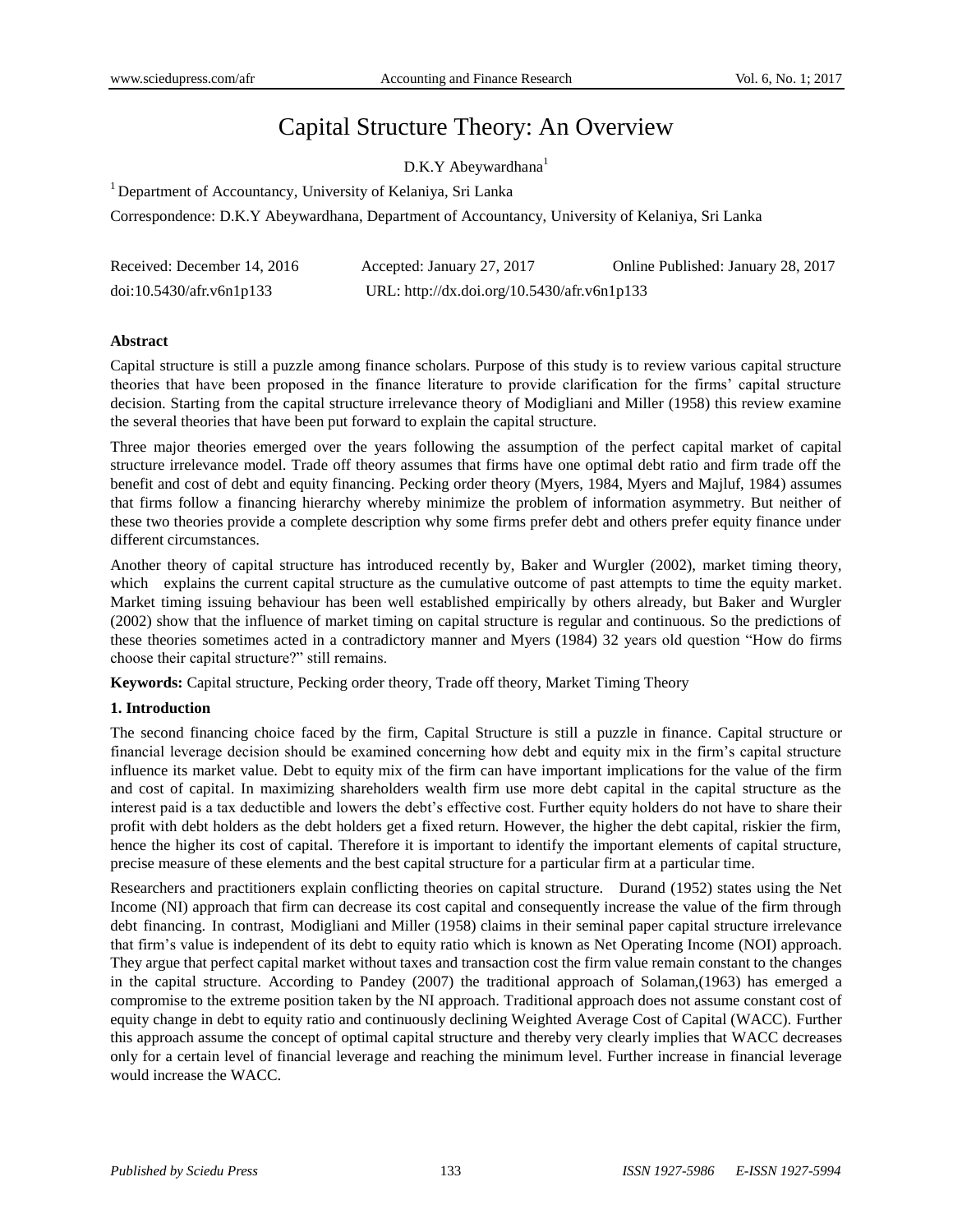During the past five decades various theories have been developed and to explain the capital structure and value of the firm and main factors determining capital structure. Simultaneously enormous number of empirical studies have also tried to explain these theories and their effectiveness.

## **2. Capital Structure Theories**

### *2.1 Capital Structure Irrelevance Theory of Modigliani and Miller*

Capital structure irrelevance theory of Modigliani and Miller (1958) is considered as the starting point of modern theory of capital structure. Based on assumptions related to the behavior of investors and capital market MM illustrates that firm value is unaffected by the capital structure of the firm. Securities are traded in perfect capital market, all relevant information are available for insiders and outsiders to take the decision (no asymmetry of information), that is transaction cost, bankruptcy cost and taxation do not exist. Borrowing and lending is possible for firms and individual investors at the same interest rate which permits for homemade leverage, firms operating in a similar risk classes and have similar operating leverage, interest payable on debt do not save any taxes and firms follow 100% dividend payout. Under these assumptions MM theory proved that there is no optimal debt to equity ratio and capital structure is irrelevant for the shareholders wealth. This preposition presented by MM (1958) in their seminal paper and argue that value of levered firm is same as the value of unlevered firm. Therefore they propose that managers should not concern the capital structure and they can freely select the composition of debt to equity. Important contributions to the MM approach include Hirshleifer (1966) and Stiglitz (1969). Further in their preposition II they claim that increase in leverage increase the risk of the firm and as a result the cost of equity increases. But WACC of the firm remain constant as cost of debt compensate with higher cost of equity.

Capital structure irrelevance theory was theoretically very sound but was based on unrealistic set of assumptions. Therefore this theory led to a plenty of research on capital structure. Even though their theory was valid theoretically, world without taxes were not valid in reality. In order to make it more accurate Modigliani and Miller (1963) incorporated the effect of tax on cost of capital and firm value. In the presence of corporate taxes, the firm value increase with the leverage due to the tax shield. Interest on debt capital is an acceptable deduction from the firm's income and thus decreases the net tax payment of the firm. This would result in an added benefit of using debt capital through lowering the capital cost of the firm. Drawbacks in MM theory stimulated series of research devoted on proving irrelevance as theoretical and empirical matter.

So may other theories that contribute to capital structure theorem have developed based on the MM theorem and it is much hard to validate any of them. Even though there are weaknesses in MM theorem it cannot be completely ignored or excluded.

#### *2.2 Trade off Theory*

One of the basic theory that have dominated the capital structure theory which recommends that optimal level of the debt is where the marginal benefit of debt finance is equal to its marginal cost. Firm can achieve an optimal capital structure through adjusting the debt and equity level thereby balancing the tax shield and financial distress cost. There is no consensus among researchers on what consist the benefit and costs. Eliminating the constraints of the capital structure irrelevance proposition of MM Myers (1984) use the trade of theory as a theoretical foundation to explain the "Capital Structure Puzzle". Myers (1977) suggest that the use of debt up to a certain level offset the cost of financial distress and interest tax shield. According to Fama and French (2002) the optimal capital structure can be identified through the benefits of debt tax deductibility of interest and cost of bankruptcy and agency cost.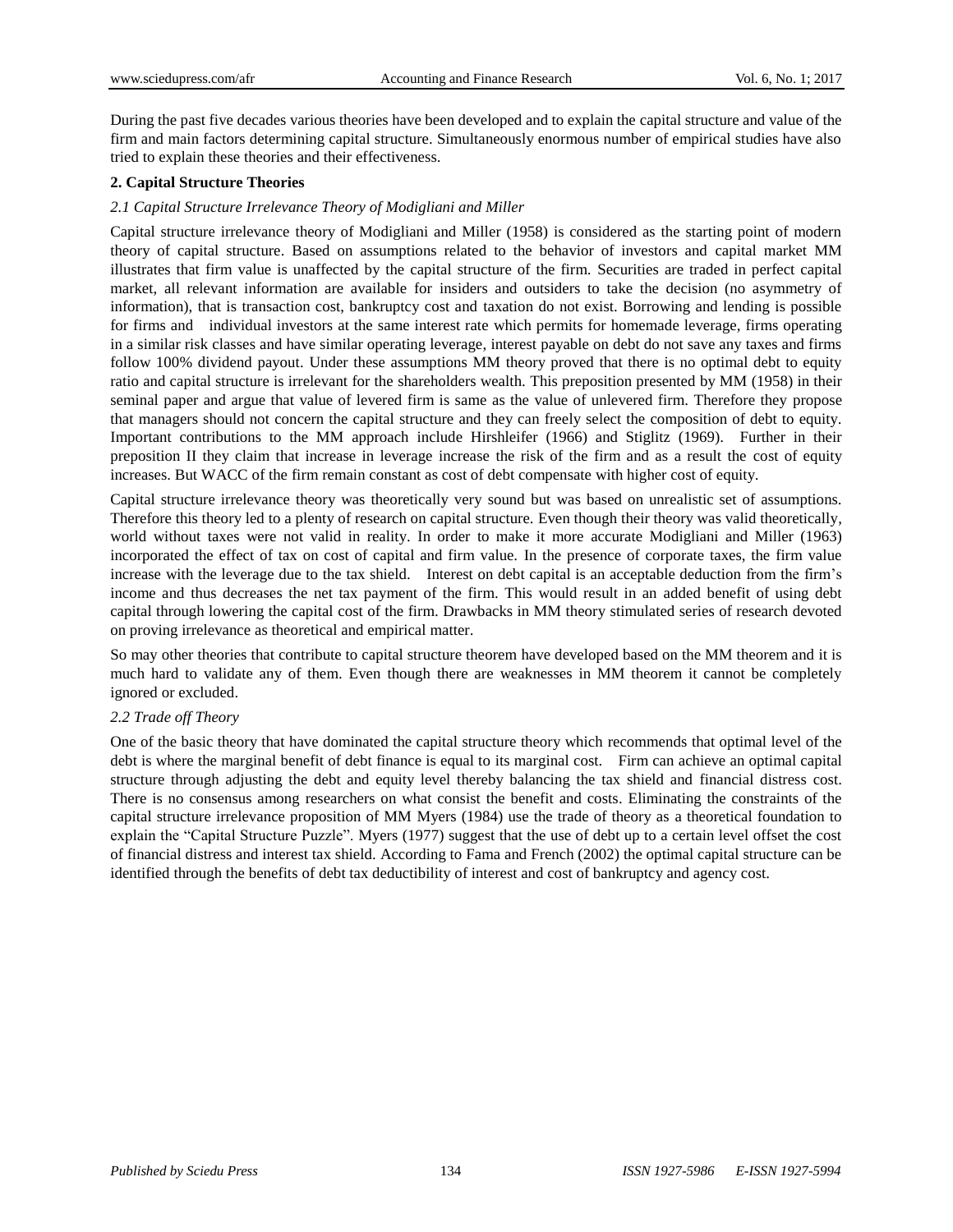

## Figure 1.

#### **Source: Arnold (2008)**

Arnold (2008) explains how is the increase in debt capital in the capital structure effect the value of the firm in the Figure 1. As debt capital increase WACC of the firm declines until the firm reaches the optimal gearing level and cost of financial distress increases along with the debt level. This is confirmed by Miller (1988) that the optimal debt to equity ratio shows the highest possible tax shield that the company can enjoy. Further consistent with Modigliani and Miller (1963), Miller (1988) confirmed the fact that firms increase the risk of bankruptcy due to the debt capital in their capital structure. In the trade off theory cost of debt are linked with direct as well as indirect cost of bankruptcy. Bradley et. al., (1984) explained that cost of bankruptcy include legal and administrative cost, other indirect cost resulting from loosing of customers and trust between staff and suppliers due to the uncertainties.

Apart from the bankruptcy cost, agency cost of Jenson and Meckling (1976) is also considered in the trade off model. Jenson and Meckling (1976) explains that separation of ownership and control is the reason to rise the agency cost. According to Arnold (2008) agency costs are direct and indirect costs result from principles and agents act in their best interest and, failure to make agents to act this way.

Jenson (1986) states that debt can reduce the agency cost and argue that higher the debt capital grater the commitment to pay out more cash. Though, Frank and Goyal (2008) contend that it is not been totally explained the impact of agency conflicts on capital structure. Harris and Raviv (1990) suggest that debt capital in the capital structure produce valuable information in monitoring the agency behavior and for self-interest reasons managers are reluctant to liquidate the firm or provide such information which could lead to bankruptcy. Debt holders also concerned only on their benefit and would prefer firms to undertake safe investments nut do not bother about the profitability of those investments. This further explains Fama and French (2002) that due to the cost of debt agency conflicts arise between shareholders and bondholders.

Brounen et. al., (2005) states that the presence of optimal capital structure or target capital structure increase the shareholder wealth. Further this study explains that even the value maximizing firm use debt capital to full capacity they face low probability of going bankrupt. Hovakimian et. al. (2004) claims that high profitability of gearing proposes that the firms' tax shield higher and lower the possibility of bankruptcy. This is consistent with the key prediction of the trade-off model that there is a positive correlation between profitability and gearing. But none of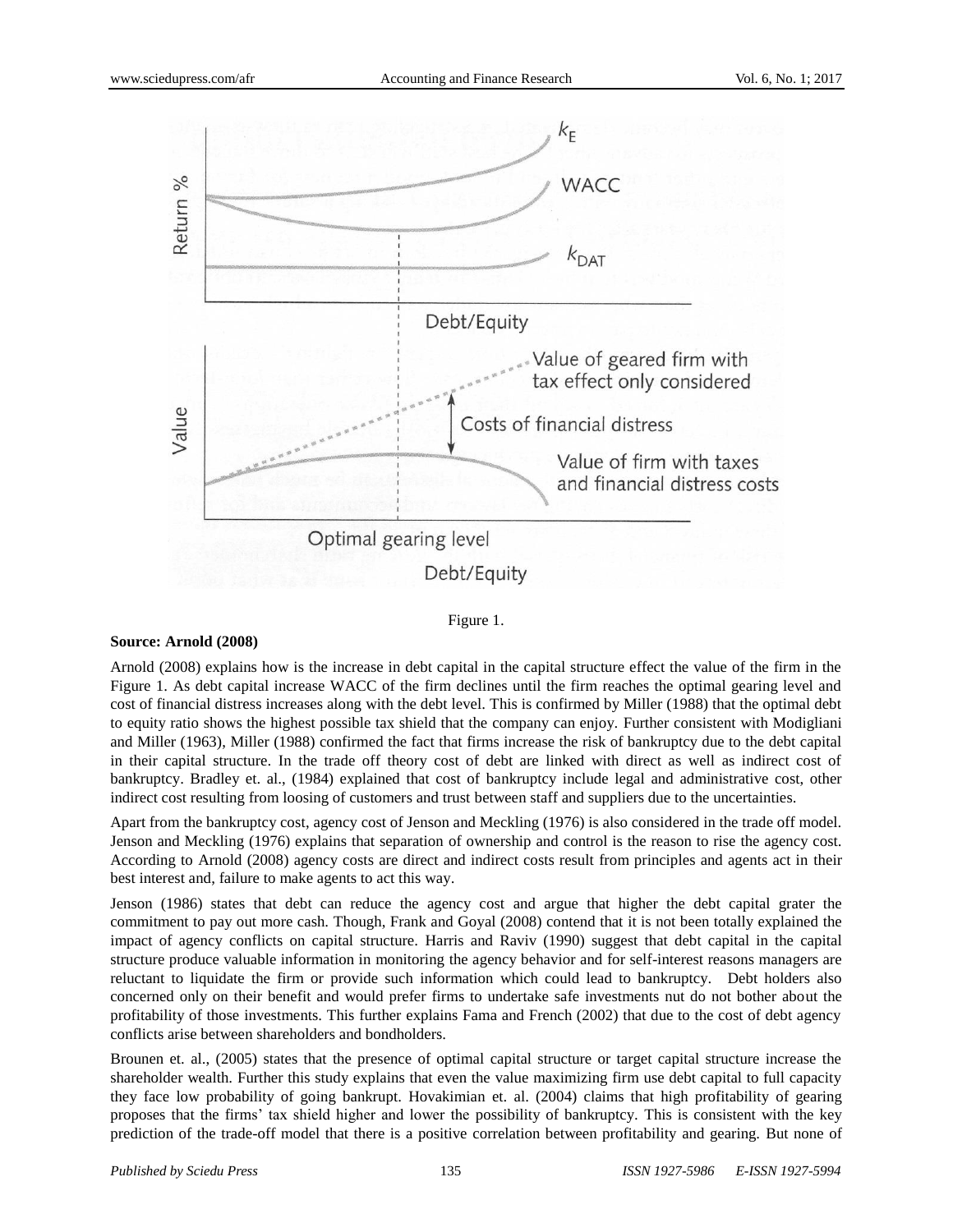these theoretical and empirical studies fully substitute the traditional version and therefore researchers still test the trade-off theory based on the original assumptions. In the literature contradictory evidence can be found in favor and against the trade-off model and optimal capital structure. Titman and Wessels (1988) found that non-debt tax shield and use of debt capital in the capital structure is positively correlated. Contradictory to this results. Consistent with Modigliani and Miller (1963) Mackie-Mason (1990) found that firms which incur a tax loss are rarely issue debt capital. Gearing level of the firms are steady even the tax rates vary to great extent (Wright, 2004). Contrary to this Graham and Harvey (2001) revealed that capital structure choice depend on tax rates.

Optimal capital structure choice of the firm would be to issue debt capital and/or equity capital. Trade off theory postulate that all firms have an optimal debt ratio at which the tax shield equal the financial distress cost. This theory eliminate the impact of information asymmetry and incorporating the different information on conflicts between insiders and outsiders Pecking Order Theory proposed.

## *2.3 Pecking Order Theory*

Assuming perfect capital market as proposed by MM (1958), Myers and Majluf (1984) propose pecking order theory following the findings of Donaldson (1961) which found that management prefer internally generated funds rather using external funds. Pecking order theory suggest that firm prefer internal financing over debt capital and explains that firms utilize internal funds first then issue debt and finally as the last resort issue equity capital. Al-Tally (2014) confirmed the same that firms prefer to finance new investments with internally generated funds first and then with debt capital and as the last resort they would go for equity issue. Pecking order theory further explains that firms borrow more when internally generated funds are not sufficient to fulfill the investment needs ((Shyam-Sunder and Myers, 1999). This is confirmed by Myers (2001) and found that debt ratio of the firm reflect the cumulative figure for external financing and firms with higher profit and growth opportunities would use less debt capital. If the firm has no investment opportunities profits are retained to avoid the future external financing. Further firms' debt ratio represent the accumulated external financing as the firm do not have optimal debt ratio.

Based on the pecking order theory Harris and Raviv (1991) claim that capital structure decisions are intended to eliminate the inefficiencies caused by information asymmetry. Information asymmetry between insiders and outsiders and separation of ownership explain why firms avoid capital markets (Myers, 2001). Frydenberg (2004) explains that debt issue of a firm give a signal of confidence to the market that firm is an outstanding firm that their management if not afraid of debt financing. Further Frank and Goyal (2007) show that due to the agency conflict between managers and owners and outside investors pecking order can occur.

Studies on pecking order theory have not been able to show the significance of this theory on determining firms' capital structure. Fama and French (1998) compared the trade off theory and pecking order theory and shows that certain features of financial data are better described by the pecking order theory. This is confirmed by Shyam-Sunder and Myers (1999) Raj Aggarwal et al (2006) and Karadeniz et al (2009). Shortcomings in this theory pressed the further development of the theories of capital structure to solve the capital structure puzzle.

# *2.4 Market Timing Theory*

Market timing theory of capital structure explains that firms issue new equity when their share price is overrated and they buy back shares when the price of shares are underrated (Baker and Wurgler, 2002). This fluctuation in the price of shares affect the corporate financing decisions and finally the capital structure of the firm. Further Baker and Wurgler (2002) explains that consistent with the pecking order theory of capital structure market timing theory does not move to target leverage as equity transactions are completely time to stock market conditions. This implies that capital structure changes persuaded by market timing are long lasting (Bessler et al, 2008).

This preposition explains that gearing ratios are negatively related to the past stock returns (Bessler 2004) and Welch (2004) found that the most important determinant of capital structure is the stock returns. However Hovakimian (2006) stated that market timing does not have a significant effects on the firms' capital structure in the long run. Confirming the same Alti (2006) shows that impact of market timing on gearing will entirely fades within two years.

# *2.5 Credit Rating – Capital Structure (CR-CS) Hypothesis*

Kisgen (2006) proposed CR-CS hypothesis as an extension of the existing trade off theory of capital structure. Capital structure decision would change based on the cost and benefit associated with the different rating levels. Further Kisgen (2006) explains that credit rating changes directly affects capital structure decision of the firm and when the firms closer to a rating change issues less debt capital than firms not closer a rating change. CR-CS hypothesis complements traditional capital structure theories in deciding the capital structure.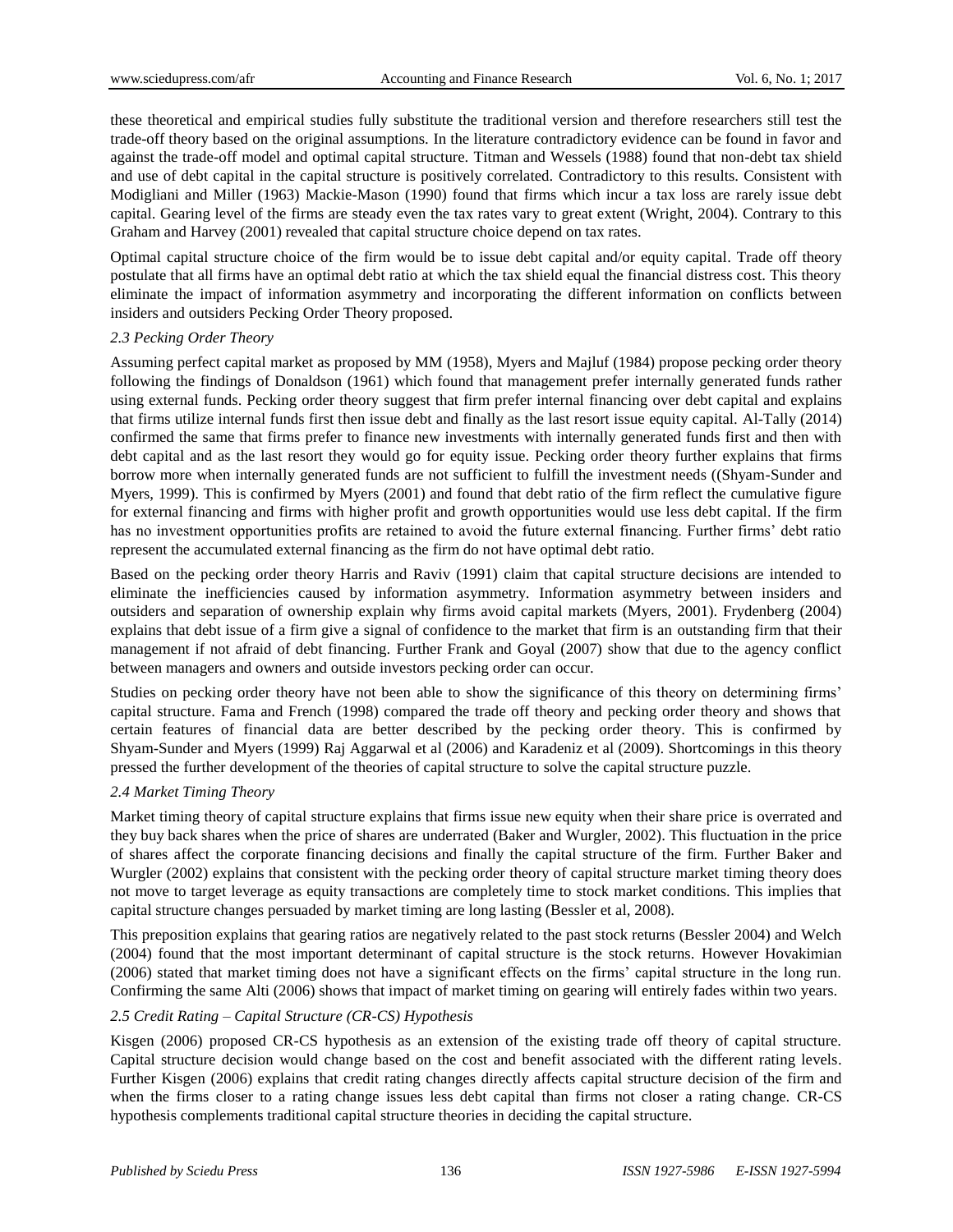### **3. Conclusion**

Understanding the capital structure decision of firms is the focus of the all the theories discussed above. Modigliani and Miller (1958) theorem of capital structure irrelevance which was developed based on the fundamental nature of debt and equity of the firm and unrealistic assumptions pave the way to the other theories of capital structure. The pecking order theory explains how company raises funds following a hierarchy whereas trade off theory advocates tax shield advantage and value maximizing through the optimal debt to equity mix. Ladder of preference use in the pecking order theory and the tax shield advantage of the trade off theory leads to the same conclusion. The tax shield advantage provides rational for the preference for external debt and which signify trade off theory as complementary to the pecking order theory. Differences in capital structure theories occurs in their explanations of significance of taxes and changes in information and agency costs. These theories that have been developed based on Modigliani and Miller (1958) would work healthy under some assumptions only but they do not clarify actual gearing level adopted by firms. Further market timing theory do not explain an optimal capital structure and according to this theory capital structure is an outcome of various different decisions the firm has taken over time. This theory suggests that firms issue new shares when they notice they are overrated and that firms repurchase own shares when they consider these to be underrated. It is important to have more comprehensive view on capital structure of firms as these theories are not being able to explain everything. This proposes that there is no single theory on capital structure which incorporates all important factors and predictions of this theories suggest that capital structure puzzle still remains.

#### **References**

- Aggarwal, R & Aung Kyaw, N. (2006). Leverage, Investment Opportunities, and Firm Value: A Global Perspective on the Influence of Financial Development. *FMA Annual Meeting, Salt Lake city USA.*
- Al-Tally, H. A. (2014). An investigation of the effect of financial leverage on firm financial performance in Saudi Arabia's public listed companies (Doctoral dissertation, Victoria University).
- Alti, A. (2006). How persistent is the impact of market timing on capital structure? *The Journal of Finance, 61*(4), 1681-1710.<https://doi.org/10.1111/j.1540-6261.2006.00886.x>
- Arnold, G. (2008). *Corporate Financial Management*. 4th ed. Harlow: Prentice-Hall.
- Baker, M., & J. Wurgler, (2002), Market timing and capital structure, *Journal of Finance,* 57. <https://doi.org/10.1111/1540-6261.00414>
- Bessler D.A., & David, E.E. (2004). Price discovery in the Texas cash cattle market, *Applied Stochastic Models in Business and Industry, 20*(4).<https://doi.org/10.1002/asmb.546>
- Bessler, W., Drobetz, W., & Pensa, P. (2008). Do managers adjust the capital structure to market value changes? Evidence from Europe. *Zeitschrift für Betriebswirtschaft, 78*(6),pp.113-145.
- Bradley, M., Gregg, J.A. & Kim, E.H. (1984). On the Existence of an Optimal Capital Structure: Theory and Evidence. *The Journal of Finance. 39*(3), 1421-1460.<https://doi.org/10.1111/j.1540-6261.1984.tb03680.x>
- Brounen, D., De-Jong, A., Koedijk, K. (2005). Capital structure policies in Europe: Survey evidence. *Journal of Banking & Finance. 30*(5), 1409-1442.<https://doi.org/10.1016/j.jbankfin.2005.02.010>
- Donaldson, G. (1961). *Corporate Debt Capacity: A Study of Corporate Debt Policy and the Determination of Corporate Debt Capacity*. Boston: Harvard.
- Durand, David. **(**1952). Cost of Debt and Equity Funds for Business: Trends and Problems of Measurement. In *Conference on Research in Business Finance,* New York: National Bureau of Economic Research, pp. 215-147.
- Fama, E., & K.R. French. (2002). Testing trade-off and pecking order predictions about dividends and debt. *Review of Financial Studies, 15*, 1-33. <https://doi.org/10.1093/rfs/15.1.1>
- Frank, M.Z, & Goyal, V.K. (2007). Tradeoff and pecking order theories of debt. In: Eckbo, B.(Ed.). *Handbook of Corporate Finance: Empirical Corporate Finance.* Amsterdam: North-Holland, pp.135-202.
- Frydenberg, S. (2004). Determinants of Corporate Capital Structure of Norwegian Manufacturing Firms, Trondheim Business School Working Paper No. 1999:6[. https://doi.org/10.2139/ssrn.556634](https://doi.org/10.2139/ssrn.556634)
- Graham, J.R., & C. Harvey. (2001). The theory and practice of corporate finance: evidence from the field. *Journal of Financial Economics, 60*, 187-243. [https://doi.org/10.1016/S0304-405X\(01\)00044-7](https://doi.org/10.1016/S0304-405X(01)00044-7)